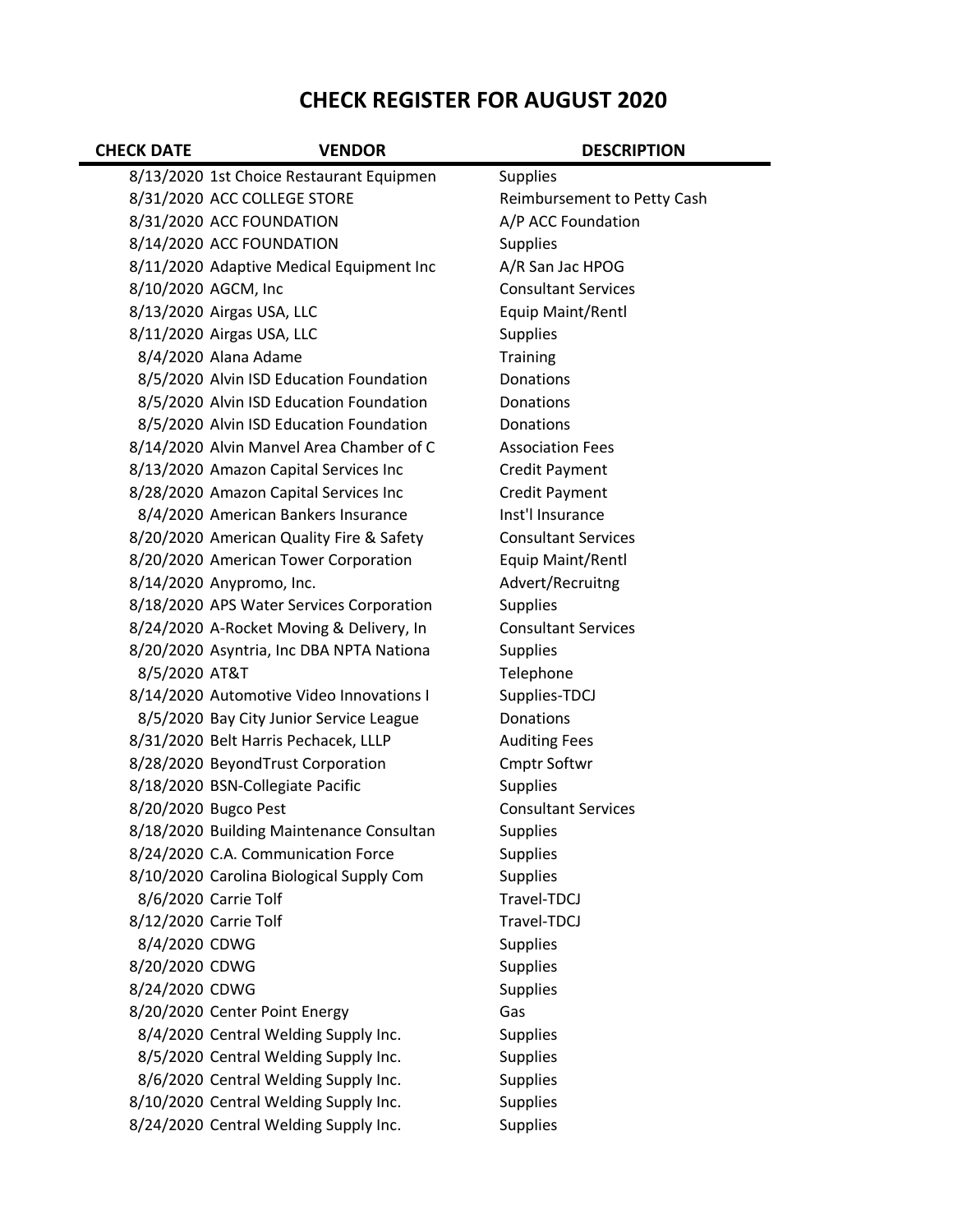8/19/2020 Cindy Page Repetitive Mileage 8/5/2020 Cintas Corporation No 2 Supplies 8/13/2020 Cintas Corporation No 2 Supplies 8/13/2020 Cintas Corporation No 2 Supplies 8/20/2020 Cintas Corporation No 2 Supplies 8/31/2020 Citibank Credit Card Payment 8/6/2020 City of Alvin Water/Sewg/Trash 8/28/2020 Clear Channel Outdoor Advert/Recruitng 8/4/2020 College Entrance Examination B Supplies 8/28/2020 Comcast Business Equip Maint/Rentl 8/24/2020 Control Group Companies LLC db Supplies 8/13/2020 Cop Stop Supplies 8/28/2020 Cop Stop Supplies 8/6/2020 Coperion K-Tron Pitman Inc. Consultant Services 8/5/2020 Corporate Risk Holdings III, I Personnel Actions/Other 8/28/2020 Datavox, Inc. Comp Hrdwr 8/28/2020 David A Kelly Consultant Services 8/4/2020 David W. Westmoreland Consultant Services 8/24/2020 dba Area Safe & Lock Supplies 8/10/2020 Dell Marketing LP Supplies 8/13/2020 Dell Marketing LP Supplies 8/20/2020 Dell Marketing LP Supplies 8/5/2020 Donna R. Pauley Supplies 8/28/2020 Dynamic Laboratories, Inc Supplies 8/5/2020 Earthwise Environmental Inc Consultant Services 8/24/2020 Earthwise Environmental Inc Supplies 8/24/2020 Elliott Electric Supply Inc Supplies 8/11/2020 Ellucian Company LP Cmptr Softwr 8/28/2020 Ellucian Company LP Consultant Services 8/31/2020 Emerson Process Management, LL Consultant Services 8/28/2020 Entech Sales and Service, Inc Consultant Services 8/13/2020 Entrinsik, Inc Travel/Prof Development 8/6/2020 Evelyn Jammer Travel-TDCJ 8/12/2020 Evelyn Jammer Travel-TDCJ 8/28/2020 Evergreen Solutions, LLC Consultant Services 8/5/2020 Examity Inc Consultant Services 8/10/2020 Fastenal Company Supplies 8/20/2020 Fastenal Company Supplies 8/28/2020 Fastenal Company Supplies 8/4/2020 Federal Express Freight 8/11/2020 Fire Tech Services Co. Consultant Services 8/28/2020 Flywheel Brands, Inc. Supplies 8/31/2020 GatesAir Inc **Equipment** 8/5/2020 GatesAir Inc Supplies 8/20/2020 GatesAir Inc Supplies 8/18/2020 Gopher Sport Supplies 8/10/2020 Governmentjobs.com Inc dba NEO Cmptr Softwr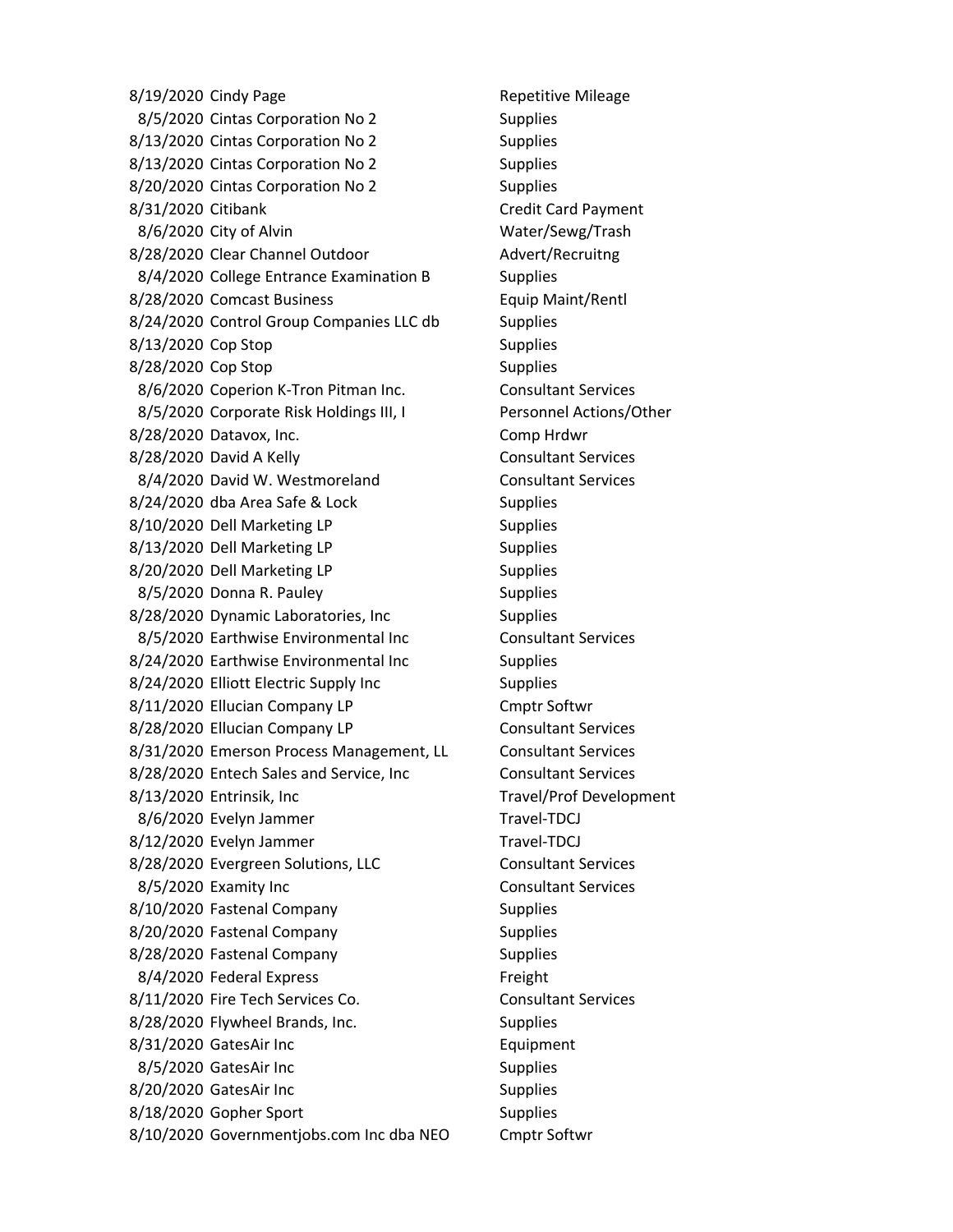8/11/2020 Grainger Supplies 8/28/2020 Grainger Supplies 8/10/2020 Granite Telecommunications LLC Telephone 8/10/2020 Granite Telecommunications LLC Telephone 8/28/2020 Harold Wicker Travel/Prof Development 8/4/2020 Harris County Treasurer Consultant Services 8/14/2020 Hartman Newspapers, Lp Dba the Advert/Recruitng 8/28/2020 Hartman Newspapers, Lp Dba the Advert/Recruitng 8/4/2020 Healthcare Providers Service O Malpractice Ins Payable 8/13/2020 Hewlett Packard Enterprise Com Equip Maint/Rentl 8/14/2020 HiEd Inc Supplies 8/10/2020 Home Depot Supplies 8/28/2020 Honesty Environmental Services Consultant Services 8/28/2020 Ingmar Medical, Llc **Equipment** 8/19/2020 James Osteen Supplies 8/4/2020 JD Palatine, LLC Personnel Actions/Other 8/5/2020 Josh Labay Supplies 8/5/2020 Kenmor Electric Company Lp Consultant Services 8/19/2020 Kirstin Whitmire Travel/Prof Development 8/10/2020 Konica Minolta **Equip Maint/Rentl** 8/5/2020 Kristitch Designs Supplies 8/20/2020 Laerdal Medical Corporation Equipment 8/28/2020 Laerdal Medical Corporation Equipment 8/13/2020 Lake Management Services Inc Supplies 8/20/2020 Lange Mechanical Services, LP Consultant Services 8/4/2020 Lange Mechanical Services, LP Consultant Services 8/28/2020 Lee Oil Company Fuel 8/19/2020 Leroy Brigman Supplies 8/18/2020 Luis Ponjuan **Professional Devel** 8/13/2020 Mark Andy Inc Dba Mark Andy Pr Equip Maint/Rentl 8/10/2020 McKesson Medical-Surgical Gove Supplies 8/19/2020 Michael Mejia Supplies 8/18/2020 Micronet Technology, Inc. Consultant Services 8/11/2020 Missouri Book Co Used Books 8/6/2020 Monica R. Garvay Travel-TDCJ 8/12/2020 Monica R. Garvay Travel-TDCJ 8/19/2020 Ms. Sara N. Bouse Supplies-TDCJ 8/4/2020 Nebraska Book Company, Inc Used Books 8/6/2020 New Precision Technology Llc D Supplies 8/13/2020 Newline Interactive, Inc. Comp Hrdwr 8/19/2020 Office Depot Business Services Credit Payment 8/24/2020 O'Reilly Auto Parts Supplies 8/18/2020 O'Reilly Auto Parts Supplies-TDCJ 8/3/2020 OSC Holdings, LLC DBA O'Donnel Construction in Progress 8/28/2020 OSC Holdings, LLC DBA O'Donnel Construction in Progress 8/4/2020 PartnerShip, LLC Freight 8/31/2020 Patterson Veterinary Supply In Supplies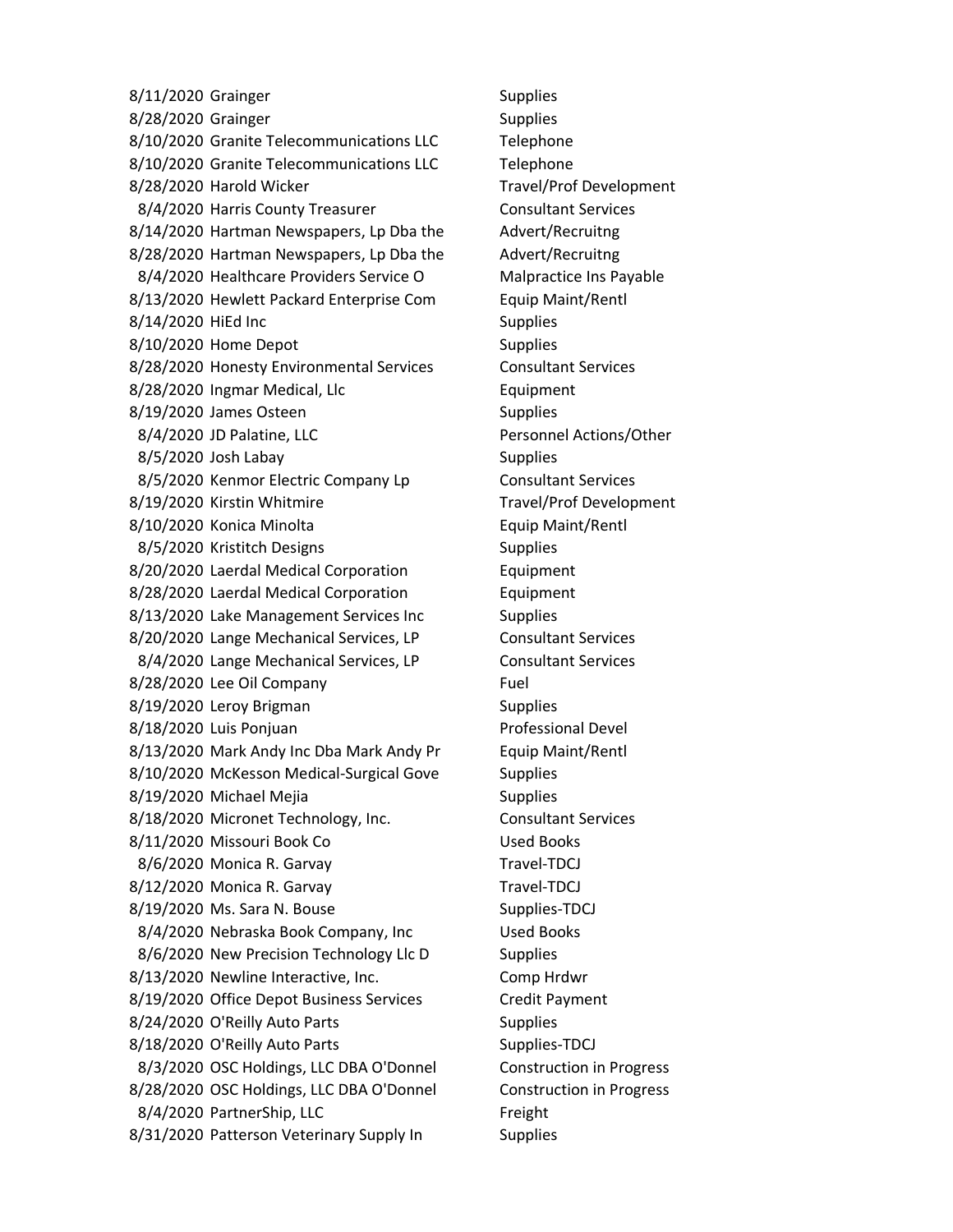8/28/2020 Pearland Touchdown Club Advert/Recruitng 8/12/2020 PEO Foundation Donations 8/19/2020 Phillip Cotharn Supplies 8/31/2020 Platinum Educational Group, LL Supplies 8/28/2020 Pocket Nurse Enterprises Full and Equipment 8/13/2020 Pocket Nurse Enterprises Supplies 8/18/2020 Pocket Nurse Enterprises Supplies 8/24/2020 Pollock Paper Distributors Supplies 8/28/2020 Pollock Paper Distributors Supplies 8/31/2020 Pollock Paper Distributors Supplies 8/20/2020 Precision Delta Corp Supplies 8/24/2020 Precision Demolition LLC Consultant Services 8/4/2020 Premier Home + Hardware + Lumb Supplies 8/11/2020 Premier Home + Hardware + Lumb Supplies 8/18/2020 Premier Home + Hardware + Lumb Supplies 8/24/2020 Premier Home + Hardware + Lumb Supplies 8/28/2020 Premier Home + Hardware + Lumb Supplies 8/28/2020 Productivity Center, Inc. TECLOSE Exams-Tx Police Officers 8/20/2020 Proenergy Partners Lp Gas 8/24/2020 Progressive Business Publicati Supplies 8/3/2020 Psi Beta Inc. Supplies 8/31/2020 Quality Service 360 Consultant Services 8/4/2020 Redshelf Inc New Books 8/13/2020 Relation Insurance Services - Inst'l Insurance 8/10/2020 Respironics, Inc. Equip Maint/Rentl 8/31/2020 Rice & Gardner Consultants, In Consultant Services 8/5/2020 Robert Ferrilli LLC Consultant Services 8/4/2020 Ron Carter Autoland Equipment 8/18/2020 Ron Carter Autoland Supplies 8/24/2020 Royal Recognition, Inc. Public Info 8/13/2020 Runner Technologies, Inc. DBA Cmptr Softwr 8/24/2020 Rush Truck Centers of Texas, L Public Info 8/20/2020 SACRAO Supplies 8/4/2020 Screenvision and advert/Recruitng 8/18/2020 Screenvision and Advert/Recruitng 8/28/2020 Serina G. Mason Travel/Prof Development 8/19/2020 Shakirah W. Harrell Supplies 8/13/2020 Sherwin Williams Supplies 8/14/2020 Show and Tell Products A/R- ACC Foundation 8/6/2020 Sigma-Aldrich Inc Supplies 8/20/2020 Simtronics Corp. Supplies 8/10/2020 Snap-On Industrial Supplies-TDCJ 8/18/2020 Source4 Supplies 8/4/2020 Southern Association of Colleg Association Fees 8/20/2020 Southern Association of Colleg Supplies 8/24/2020 Sparkletts Credit Payment 8/31/2020 St. Elizabeth Family Care LLC Consultant Services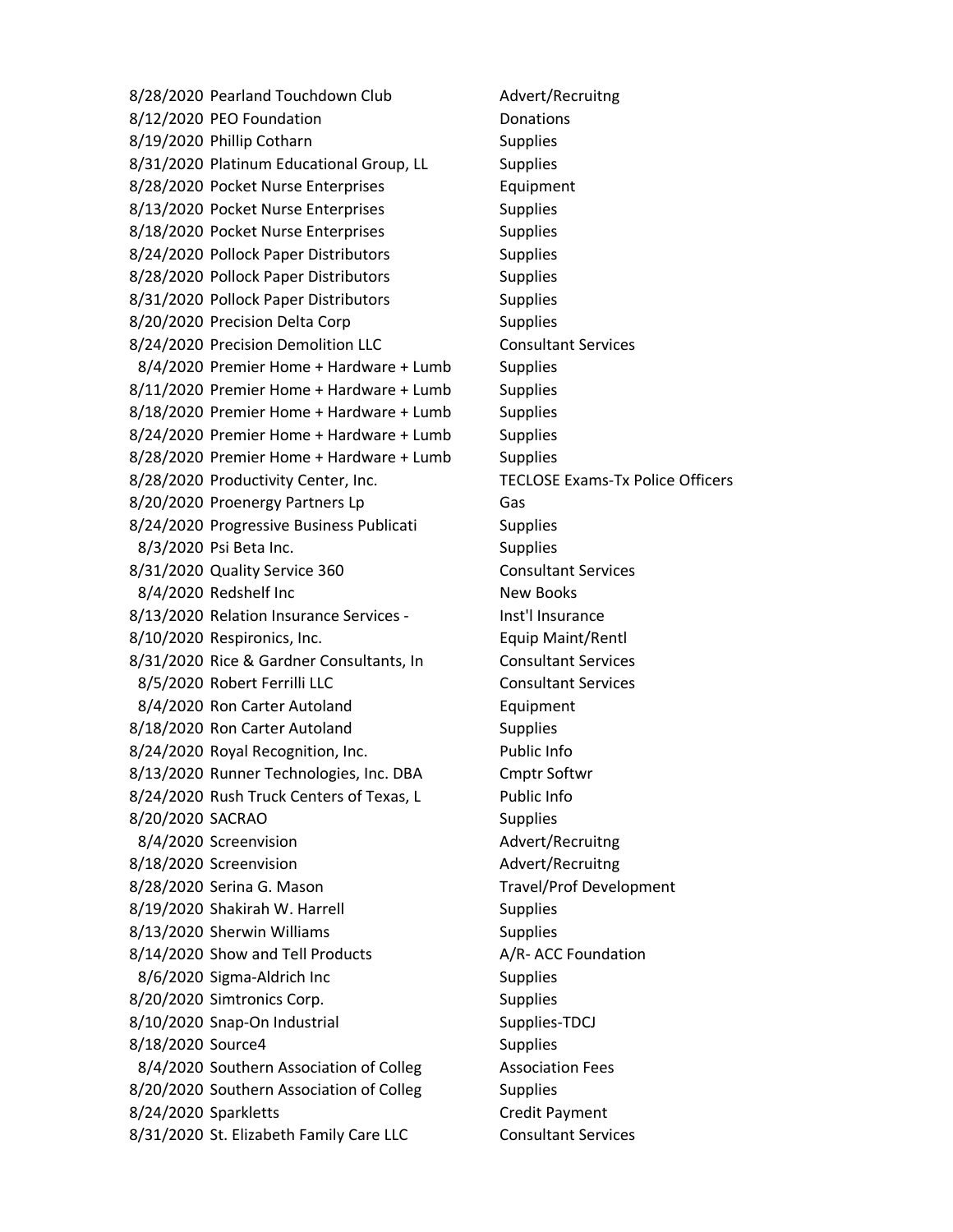8/10/2020 Stanton's Shopping Center Fuel 8/28/2020 Stewart & Stevenson LLC DBA St Consultant Services 8/18/2020 Suretec Insurance Company Travel/Prof Development 8/28/2020 Swn Communications, Inc Dba On Cmptr Softwr 8/18/2020 TASB Supplies 8/18/2020 TASB Supplies 8/28/2020 TASB Supplies 8/31/2020 TASB Supplies 8/20/2020 Texas Association of Community Supplies 8/14/2020 Texas Association of School Bo Supplies 8/4/2020 Texas Book Company Used Books 8/10/2020 Texas Energy Engineering Servi Consultant Services 8/14/2020 Texas Gulf Coast Consortium of Association Fees 8/13/2020 The Associated Press Consultant Services 8/4/2020 The Facts Advert/Recruitng 8/31/2020 The Facts Supplies 8/24/2020 The Hartford Life & Accident C Inst'l Insurance 8/4/2020 The Pearland Journal Public Info 8/18/2020 Total Pharmacy Supply Inc. Supplies 8/31/2020 Tractor Supply Company Supplies 8/24/2020 Transtar A/C Supply Inc. Supplies 8/28/2020 Txtreme Promotions LLC Advert/Recruitng 8/21/2020 TXU Energy Electricity 8/13/2020 Universal Fidelity Life Insura Inst'l Insurance 8/20/2020 University of Houston Advert/Recruitng 8/28/2020 UPS Freight 8/6/2020 US Bank Voyager Fleet Systems Fuel 8/19/2020 Veronica L. Smith Repetitive Mileage 8/11/2020 Virginia N. Hoyt Harrington Consultant Services 8/11/2020 VWR International LLC Supplies 8/20/2020 VWR International LLC Supplies 8/28/2020 VWR International LLC Supplies 8/13/2020 Waste Connections Consultant Services 8/4/2020 Wells Fargo Bank Supplies 8/24/2020 Wells Fargo Equipment Finance Equip Maint/Rentl 8/20/2020 Xerox Business Solutions South Supplies 8/4/2020 Xerox Financial Services LLC Equip Maint/Rentl 8/20/2020 Xerox Financial Services LLC Equip Maint/Rentl 8/11/2020 Xerox Financial Services LLC Supplies Student Payments

Upward Bound Stipends Dental Reimbursements

ACC Gross Payroll

Payroll Deductions and Benefits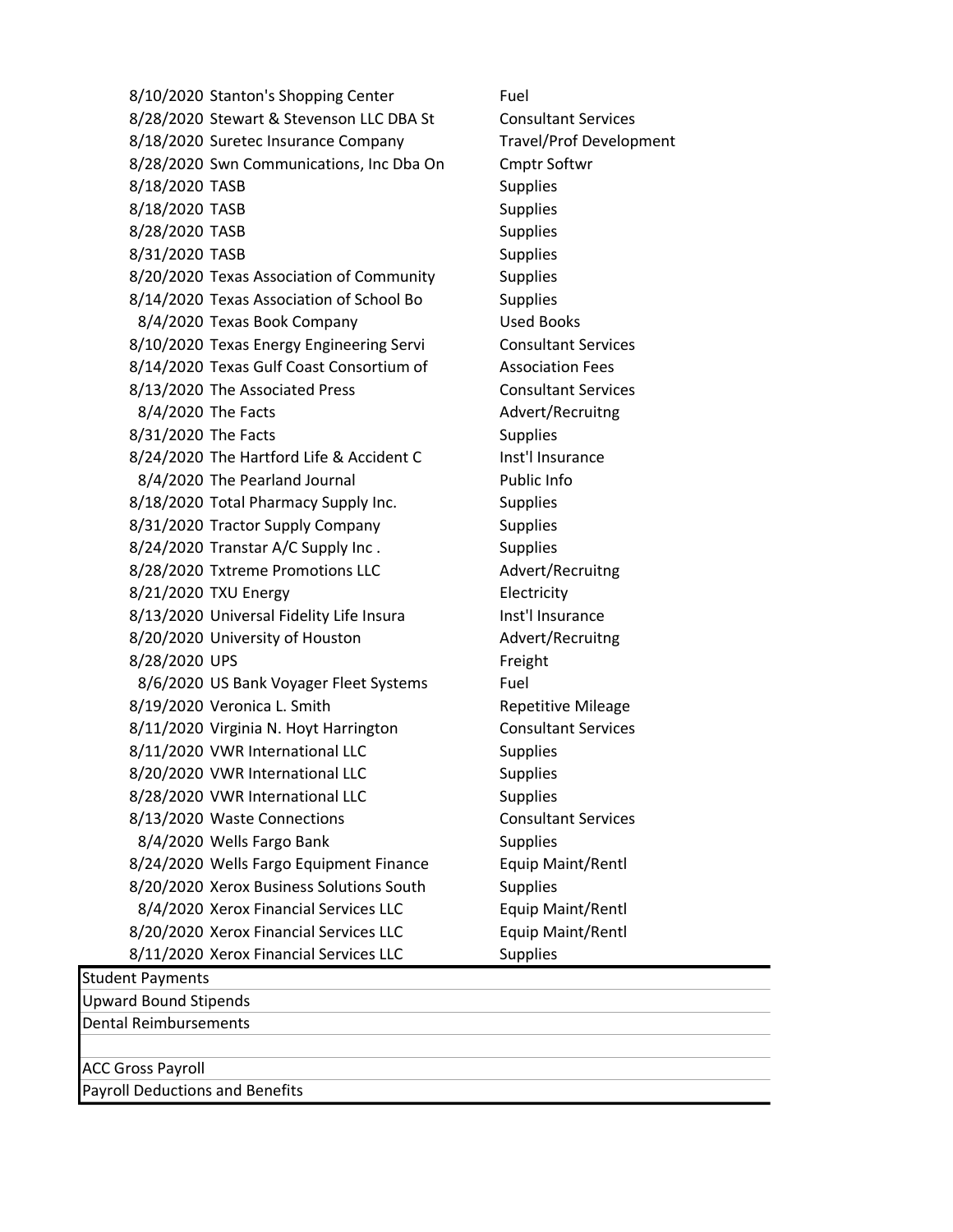| <b>AMOUNT</b> |
|---------------|
| 6,284.67      |
| 450.75        |
| 3,945.00      |
| 1,340.00      |
| 86.76         |
| 41,915.11     |
| 48.52         |
| 256.77        |
| 50.00         |
| 750.00        |
| 500.00        |
| 500.00        |
| 500.00        |
| 1,148.31      |
| 3,944.42      |
| 31,505.00     |
| 197.00        |
| 1,480.30      |
| 4,463.30      |
| 115.39        |
| 22,238.70     |
| 894.00        |
| 2,712.65      |
| 4,427.20      |
| 1,000.00      |
| 12,971.10     |
| 1,496.25      |
| 5,133.15      |
| 425.00        |
| 221.50        |
| 7,875.48      |
| 101.54        |
| 273.64        |
| 262.32        |
| 63,905.00     |
| 3,904.54      |
| 111.99        |
| 1,403.63      |
| 29.80         |
| 277.20        |
| 1,024.70      |
| 365.48        |
| 318.28        |
|               |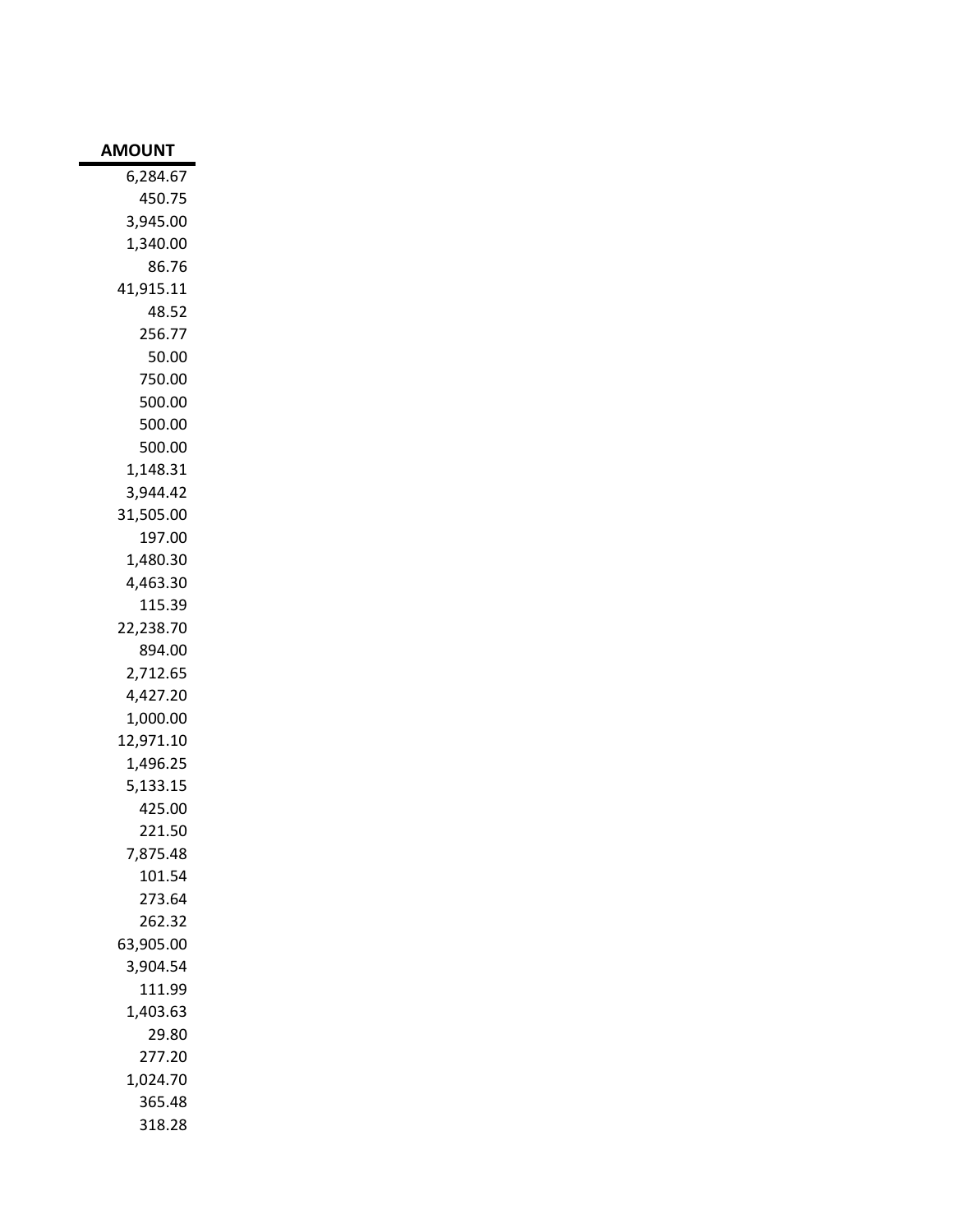| 68.31      |
|------------|
| 53.47      |
| 128.17     |
| 109.56     |
| 43.87      |
| 19,016.64  |
| 5,801.55   |
| 6,300.00   |
| 1,750.00   |
| 2,312.08   |
| 5,336.97   |
| 2,777.50   |
| 1,146.00   |
| 16,210.00  |
|            |
| 218.91     |
| 24,265.44  |
| 1,260.00   |
| 6,799.90   |
| 75.00      |
| 3,155.82   |
| 1,806.42   |
| 32,538.00  |
| 39.05      |
| 840.00     |
| 738.00     |
| 558.00     |
| 152.16     |
| 373,788.00 |
| 2,769.00   |
| 1,816.00   |
| 4,260.61   |
| 450.00     |
| 160.43     |
| 872.28     |
| 13,625.00  |
| 3,200.00   |
| 1,942.00   |
| 1,490.00   |
| 220.00     |
| 84.71      |
| 595.00     |
| 17,240.88  |
| 1,710.08   |
| 4,243.32   |
| 327.70     |
| 2,517.98   |
| 25,198.42  |
|            |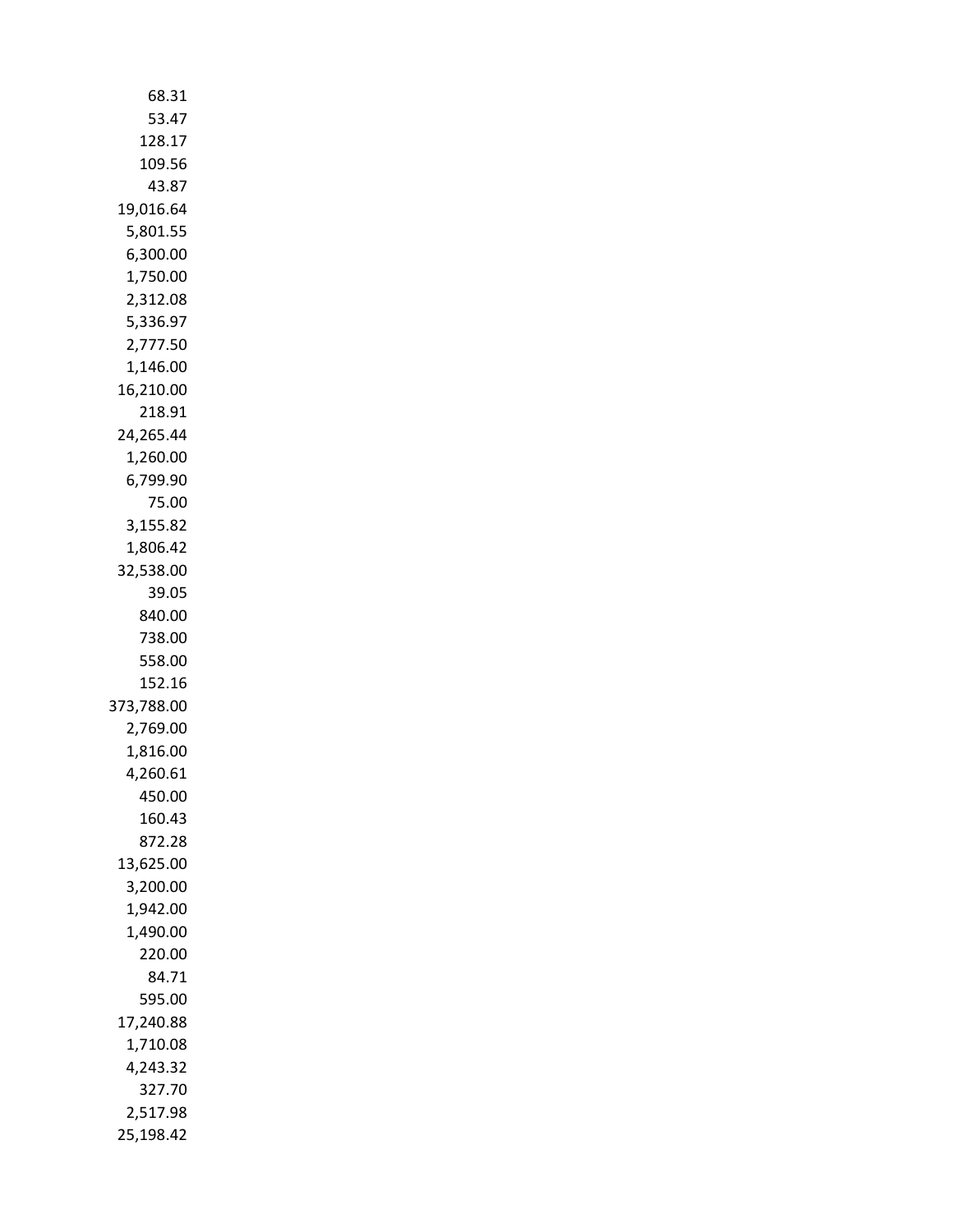| 358.28       |
|--------------|
| 32,045.00    |
|              |
| 368.06       |
| 3,081.27     |
| 295.00       |
|              |
| 688.50       |
| 282.00       |
| 141.00       |
|              |
| 6,705.00     |
| 6,263.52     |
|              |
| 1,405.00     |
| 1,390.46     |
| 1,100.00     |
|              |
| 34,360.00    |
| 39.05        |
| 6.30         |
|              |
| 10.21        |
| 1,210.00     |
| 17.02        |
|              |
| 507.01       |
| 504.00       |
| 7,073.24     |
|              |
| 4,152.93     |
| 798.25       |
| 2,583.56     |
|              |
| 4,539.00     |
| 561.00       |
| 39.05        |
|              |
| 5,000.00     |
| 1,632.00     |
| 166.65       |
|              |
| 39.05        |
| 150.00       |
| 430.00       |
|              |
| 356.62       |
| 149.39       |
| 905.95       |
|              |
| 6,851.91     |
| 303.42       |
| 16,379.10    |
|              |
| 6,335.52     |
| 53.81        |
| 2,415.14     |
|              |
| 1,010,852.15 |
| 582,558.40   |
| 422.53       |
|              |
| 17.64        |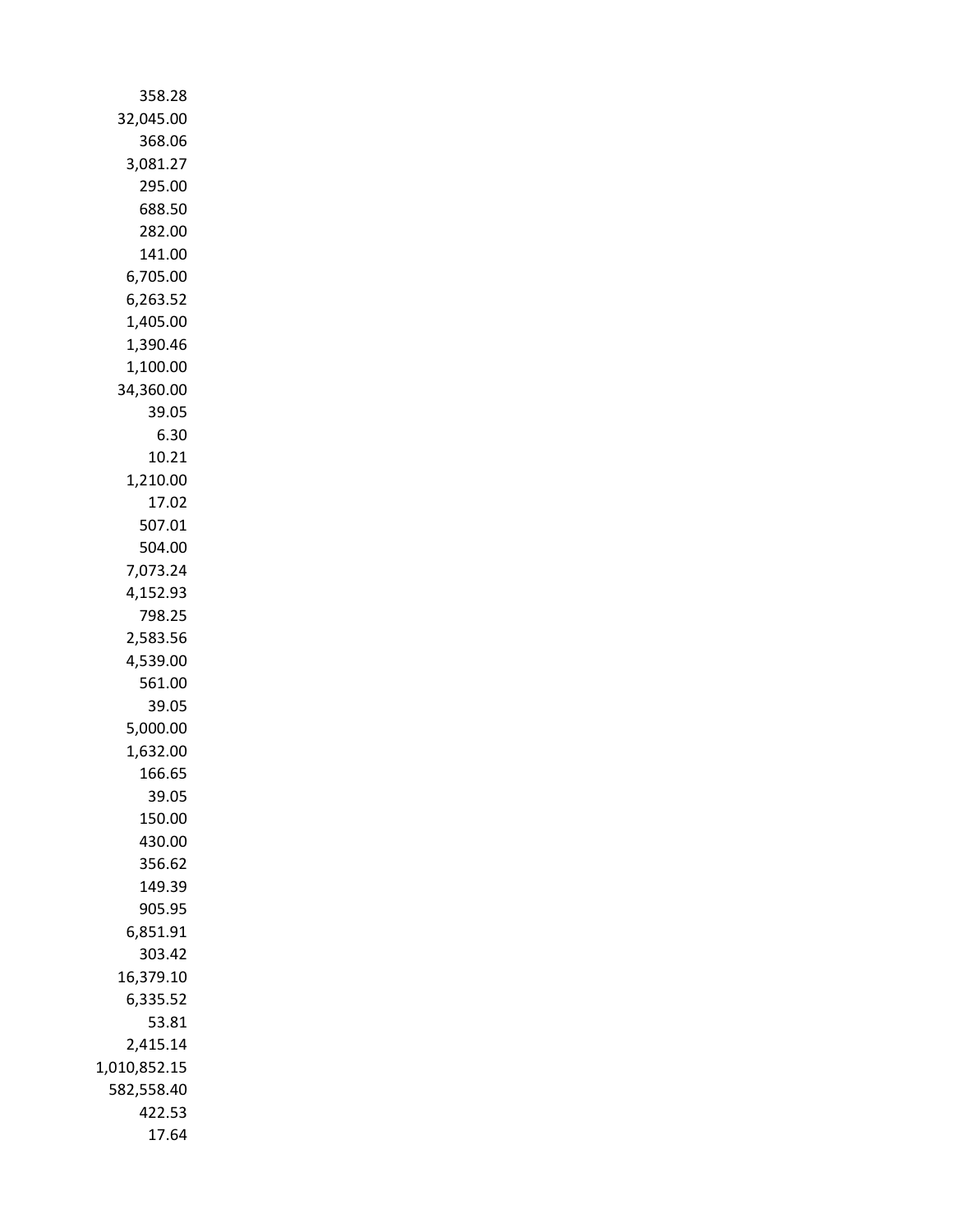| 700.00    |
|-----------|
| 1,000.00  |
| 39.05     |
| 5,020.00  |
| 22,629.26 |
| 2,260.52  |
| 435.06    |
| 375.84    |
|           |
| 6,154.39  |
| 3,976.20  |
| 1,210.00  |
| 1,500.00  |
| 15.95     |
| 25.98     |
| 11.18     |
| 328.67    |
| 352.28    |
| 560.00    |
| 2,030.83  |
| 299.00    |
| 250.00    |
| 4,475.00  |
| 3,713.21  |
| 5,408.00  |
| 30.00     |
| 3,486.00  |
| 1,485.00  |
| 49,928.00 |
| 1,105.93  |
| 4,678.00  |
| 4,878.90  |
| 17,623.21 |
| 125.00    |
| 832.00    |
| 832.00    |
| 39.05     |
| 38.25     |
| 260.64    |
| 170.00    |
| 226.65    |
| 20,000.00 |
| 993.00    |
| 361.00    |
| 150.00    |
| 750.00    |
| 194.79    |
| 95.00     |